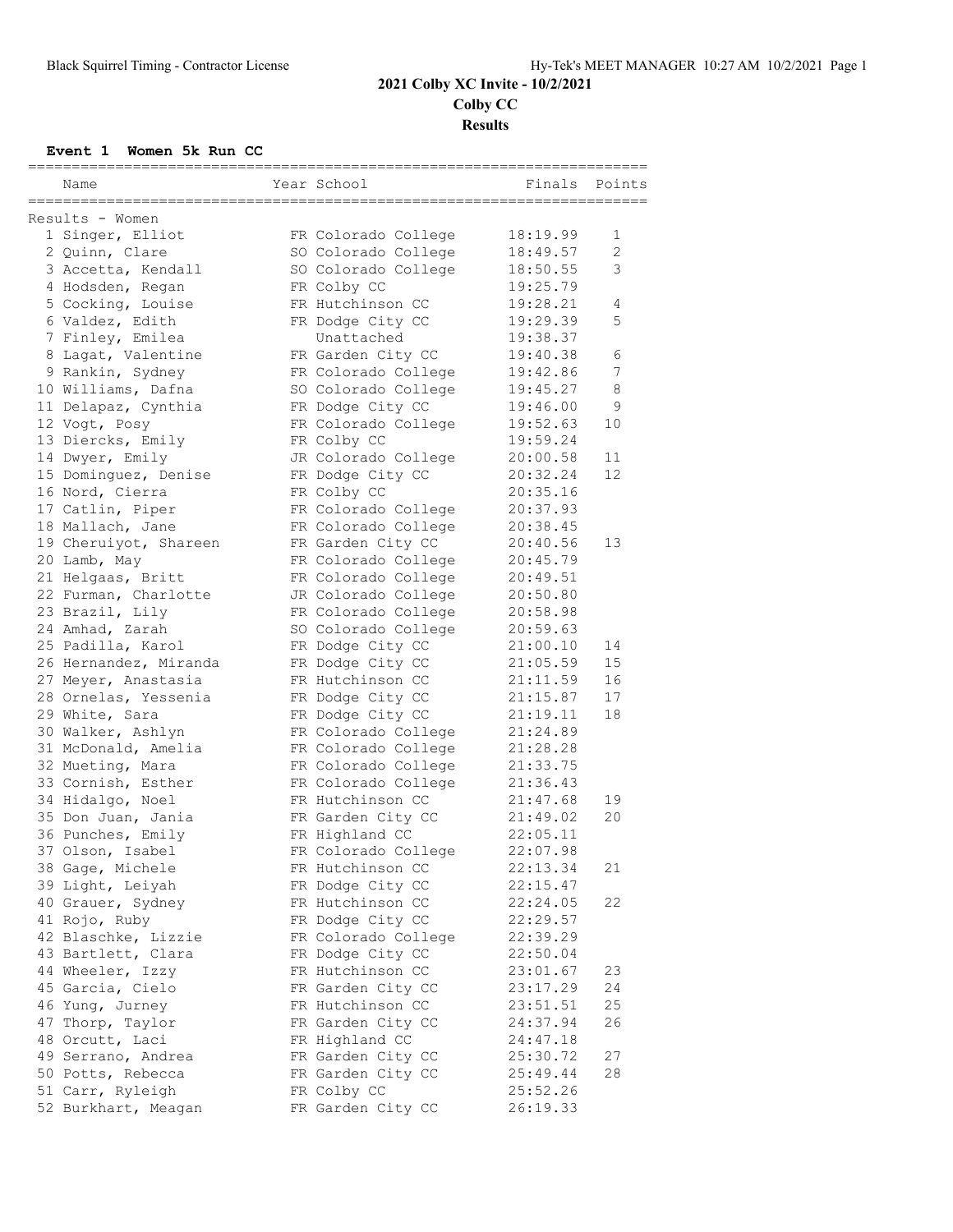## **2021 Colby XC Invite - 10/2/2021 Colby CC**

**Results**

| Event 1 Women 5k Run CC                                                                                  |                |                |    |                     |                                  |       |      |      |      |      |
|----------------------------------------------------------------------------------------------------------|----------------|----------------|----|---------------------|----------------------------------|-------|------|------|------|------|
| 53 Calderwood, Rylee<br>54 Babcock, Gretchen FR Highland CC<br>55 Acuna-Espinoza, Perla FR Dodge City CC | SO Highland CC |                |    |                     | 26:27.43<br>26:33.66<br>27:46.57 |       |      |      |      |      |
|                                                                                                          |                | Team Scores    |    |                     |                                  |       |      |      |      |      |
| Rank Team                                                                                                | Total          |                |    | $1 \quad 2 \quad 3$ | $4\degree$                       | $5 -$ | $*6$ | $*7$ | $*8$ | $*9$ |
| Results - Women                                                                                          |                |                |    |                     |                                  |       |      |      |      |      |
| 1 Colorado College<br>Total Time: 1:35:28.24<br>Average: 19:05.65                                        | 21             |                |    | $1 \quad 2 \quad 3$ | 7                                | 8     | 10   | 11   |      |      |
| 2 Dodge City CC<br>Total Time: 1:41:53.32<br>Average: 20:22.67                                           | 55             | 5              | 9  | 12                  | 14                               | 1.5   | 17   | 18   |      |      |
| 3 Hutchinson CC<br>Total Time: 1:47:04.87<br>21:24.98<br>Average:                                        | 82             | $\overline{4}$ | 16 | 19                  | 21                               | 22    | 23   | 25   |      |      |
| 4 Garden City CC<br>Total Time: 1:50:05.19<br>22:01.04<br>Average:                                       | 89             | 6              | 13 | 20                  | 24                               | 26    | 27   | 28   |      |      |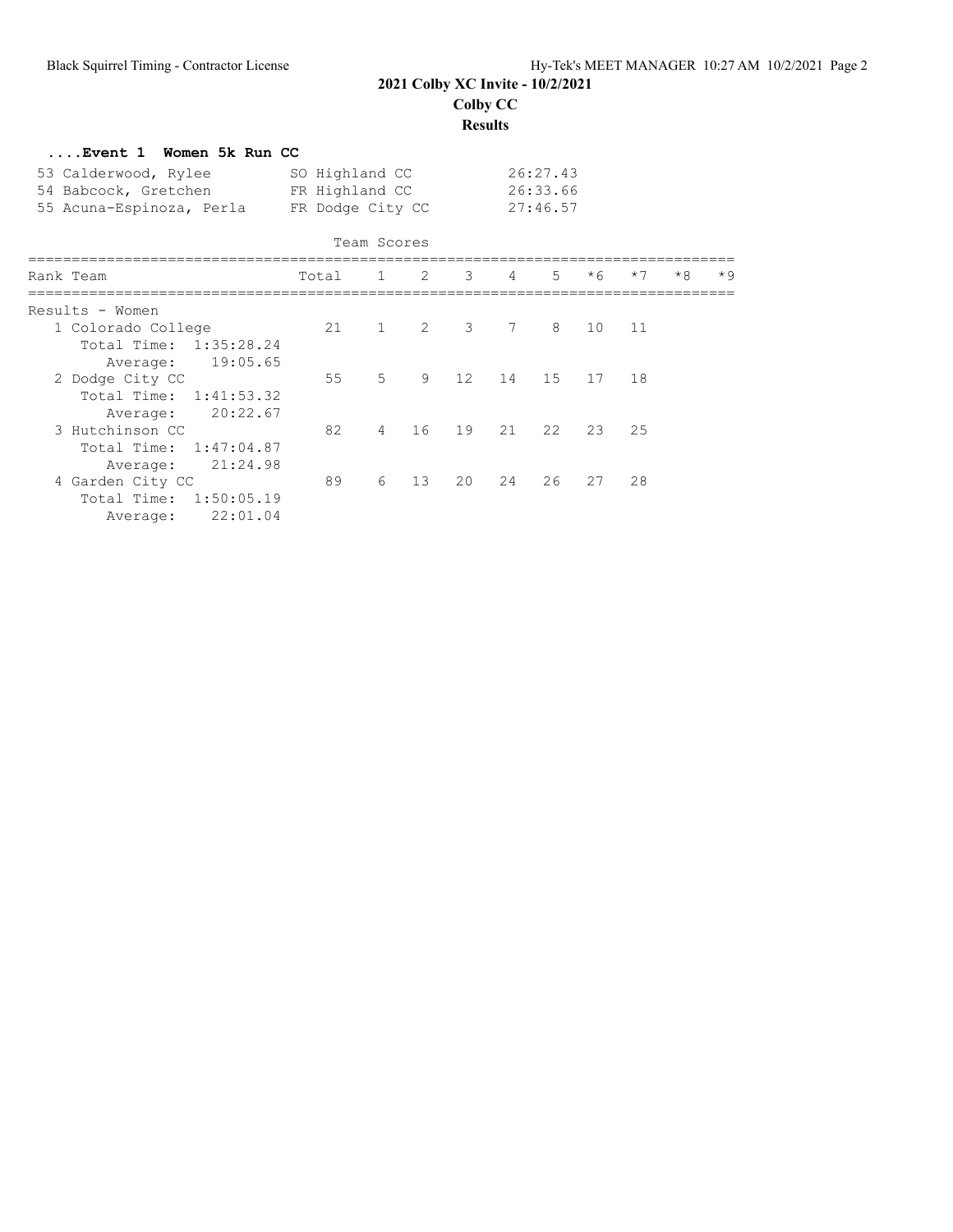# **2021 Colby XC Invite - 10/2/2021 Colby CC Results**

#### **Event 2 Men 8k Run CC**

|                                                       |                                 |  |                                       | ------=============== |                |  |  |  |  |
|-------------------------------------------------------|---------------------------------|--|---------------------------------------|-----------------------|----------------|--|--|--|--|
|                                                       | Name                            |  | Year School                           | Finals                | Points         |  |  |  |  |
| ====================================<br>Results - Men |                                 |  |                                       |                       |                |  |  |  |  |
|                                                       | 1 Nchogu, Vincent               |  | FR Northwest Kansas                   | 24:07.54              | 1              |  |  |  |  |
|                                                       | 2 Mutai, Dennis                 |  | FR Garden City CC                     | 24:12.07              | 2              |  |  |  |  |
|                                                       | 3 Kiptoo, Oliver                |  | FR Northwest Kansas                   | 24:22.36              | 3              |  |  |  |  |
|                                                       | 4 Kimutai, Enock                |  | FR Northwest Kansas                   | 24:49.26              | $\overline{4}$ |  |  |  |  |
|                                                       | 5 Barbosa, Ricardo              |  | FR Colby CC                           | 24:59.37              |                |  |  |  |  |
|                                                       | 6 Chavenaud, Remi               |  | FR Colby CC                           | 25:10.29              |                |  |  |  |  |
|                                                       |                                 |  | JR Colorado College                   | 25:36.41              | 5              |  |  |  |  |
|                                                       | 7 Fry, Josh<br>8 Settles, James |  | FR Colorado College                   | 25:44.08              | 6              |  |  |  |  |
|                                                       |                                 |  |                                       | 25:56.07              | 7              |  |  |  |  |
|                                                       | 9 Cheriuyot, Kelvin             |  | FR Garden City CC<br>FR Hutchinson CC | 26:02.62              | 8              |  |  |  |  |
|                                                       | 10 Oswalt, Collin               |  |                                       |                       |                |  |  |  |  |
|                                                       | 11 Rodriguez, Sam               |  | JR Colorado College                   | 26:11.40              | 9              |  |  |  |  |
|                                                       | 12 Jones, Aled                  |  | FR Colby CC                           | 26:25.72              |                |  |  |  |  |
|                                                       | 13 Olsen, Paul                  |  | JR Colorado College                   | 26:27.09              | 10             |  |  |  |  |
|                                                       | 14 Kipyego, Nathan              |  | FR Northwest Kansas                   | 26:38.74              | 11             |  |  |  |  |
|                                                       | 15 Saliman, Max                 |  | SO Colorado College                   | 26:42.55              | 12             |  |  |  |  |
|                                                       | 16 Holt, Andrew                 |  | SO Hutchinson CC                      | 26:44.60              | 13             |  |  |  |  |
|                                                       | 17 Kitazono, Brett              |  | FR Colorado College                   | 26:54.62              | 14             |  |  |  |  |
|                                                       | 18 Casallas, Luis               |  | FR Dodge City CC                      | 26:58.79              | 15             |  |  |  |  |
|                                                       | 19 Tarin, Camilo                |  | FR Hutchinson CC                      | 27:06.71              | 16             |  |  |  |  |
|                                                       | 20 Juarez, Delfino              |  | FR Dodge City CC                      | 27:17.05              | 17             |  |  |  |  |
|                                                       | 21 Han, Andrew                  |  | FR Colorado College                   | 27:24.77              | 18             |  |  |  |  |
|                                                       | 22 Jones, Walt                  |  | FR Colorado College                   | 27:35.17              |                |  |  |  |  |
|                                                       | 23 Gonzalez, John Alex          |  | FR Colby CC                           | 27:41.20              |                |  |  |  |  |
|                                                       | 24 Ayala, Angel                 |  | FR Garden City CC                     | 27:42.58              | 19             |  |  |  |  |
|                                                       | 25 Williams, Deiondre           |  | SO Highland CC                        | 27:51.59              | 20             |  |  |  |  |
|                                                       | 26 Gellman, Ben                 |  | JR Colorado College                   | 27:51.84              |                |  |  |  |  |
|                                                       | 27 Worrell, Emerson             |  | SO Colorado College                   | 27:55.66              |                |  |  |  |  |
|                                                       | 28 Swanson, Devlin              |  | FR Colorado College                   | 27:56.54              |                |  |  |  |  |
|                                                       | 29 Cherry, Ayden                |  | FR Colorado College                   | 27:57.28              |                |  |  |  |  |
|                                                       | 30 Ruiz, Jose                   |  | FR Garden City CC                     | 28:00.53              | 21             |  |  |  |  |
|                                                       | 31 Geissinger, Aaron            |  | FR Hutchinson CC                      | 28:05.80              | 22             |  |  |  |  |
|                                                       | 32 West, Andrew                 |  | JR Colorado College                   | 28:06.62              |                |  |  |  |  |
|                                                       | 33 Turpin, Carsyn               |  | FR Hutchinson CC                      | 28:07.27              | 23             |  |  |  |  |
|                                                       | 34 Castle, Mason                |  | SO Colorado College                   | 28:09.68              |                |  |  |  |  |
|                                                       | 35 Mullen, Liam                 |  | FR Colorado College                   | 28:11.79              |                |  |  |  |  |
|                                                       | 36 Santisteven, Damion          |  | FR Dodge City CC                      | 28:16.46              | 24             |  |  |  |  |
|                                                       | 37 Love, Montel                 |  | SO Dodge City CC                      | 28:21.47              | 25             |  |  |  |  |
|                                                       | 38 Smith-Miodownik, Lucaiah     |  | SO Colorado College                   | 28:24.96              |                |  |  |  |  |
|                                                       | 39 Foster, Will                 |  | JR Colorado College                   | 28:32.77              |                |  |  |  |  |
|                                                       | 40 Hines, Steve                 |  | FR Highland CC                        | 28:40.72              | 26             |  |  |  |  |
|                                                       | 41 Zamora, Erik                 |  | FR Dodge City CC                      | 28:44.10              | 27             |  |  |  |  |
|                                                       | 42 Handsaker, Elisha            |  | FR Garden City CC                     | 28:47.80              | 28             |  |  |  |  |
|                                                       | 43 Santos, Aidan                |  | FR Colorado College                   | 28:52.05              |                |  |  |  |  |
|                                                       | 44 Stromgren, Walker            |  | SO Highland CC                        | 28:57.45              | 29             |  |  |  |  |
|                                                       | 45 Kleinow, Tayler              |  | FR Northwest Kansas                   | 29:02.20              | 30             |  |  |  |  |
|                                                       | 46 Hernandez, Eduardo           |  | FR Dodge City CC                      | 29:25.98              | 31             |  |  |  |  |
|                                                       | 47 Coon, Trent                  |  | FR Northwest Kansas                   | 29:31.74              | 32             |  |  |  |  |
|                                                       | 48 Jones, Liam                  |  | SO Highland CC                        | 29:36.50              | 33             |  |  |  |  |
|                                                       | 49 Larson, Isak                 |  | FR Colorado College                   | 29:48.82              |                |  |  |  |  |
|                                                       | 50 Landeros, Angel              |  | FR Dodge City CC                      | 29:58.34              | 34             |  |  |  |  |
|                                                       | 51 Penka, Zaccerie              |  | FR Garden City CC                     | 30:09.32              | 35             |  |  |  |  |
|                                                       | 52 Martinez-Mondragon, Ozie     |  | FR Dodge City CC                      | 30:22.15              |                |  |  |  |  |
|                                                       |                                 |  |                                       |                       |                |  |  |  |  |